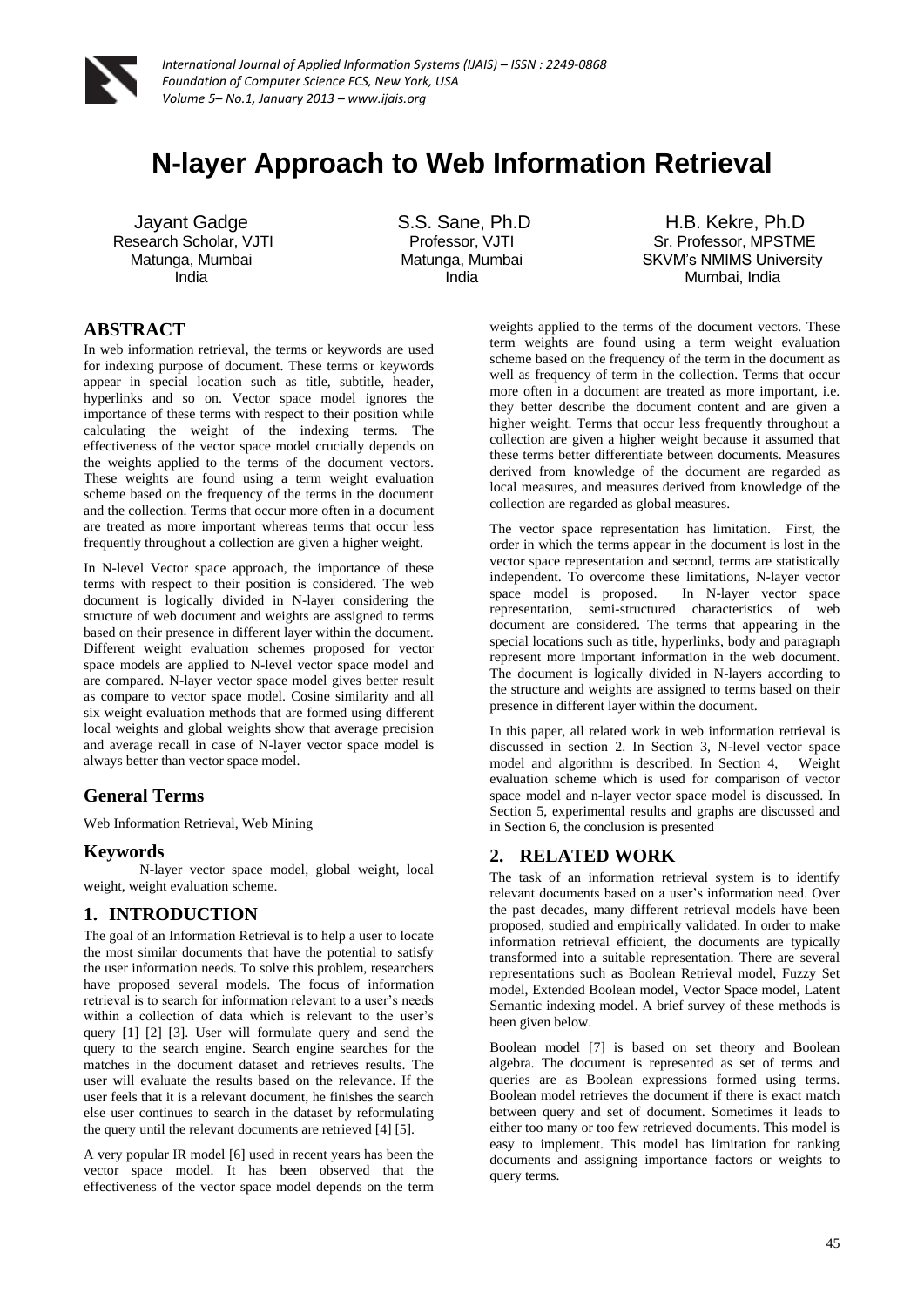

The Latent Semantic Indexing [8] information retrieval model builds upon the prior research in information retrieval and using the singular value decomposition [9]. It reduces the dimensions of the term-document space and attempts to solve the synonymy and polysemy problems that affect automatic information retrieval systems. LSI explicitly represents terms and documents in a rich, high-dimensional space, allowing the underlying semantic relationships between terms and documents to be exploited during searching. The process of matching documents could be based on concept matching instead of index term matching. The main idea in this model is to map each document and query vector into a lower dimensional space which is associated with concepts.

The probabilistic retrieval model [10] is based on the probability ranking principle which states that an information retrieval system is supposed to rank the documents based on their probability of relevance to the query, given all the evidence available. The principle takes into account that there is uncertainty in the representation of the information need and the documents. There can be a variety of sources of evidence that are used by the probabilistic retrieval methods. The most common one is the statistical distribution of the terms in both the relevant and non-relevant documents. In 1976, Stephen Robertson and Karen Sparck Jones [11] proposed a probabilistic model for information retrieval based on Independence Assumptions and ordering Principles for probable relevance.

#### **3. RELATED WORK**

In N-layer vector space representation, semi-structured characteristics of web document are considered. The terms that appearing in the special locations such as title, hyperlinks, body and paragraph represent more important information in the web document. The document is logically divided in Nlayers according to the structure and weights are assigned to terms based on their presence in different layer within the document. The document is logical divided in three layers namely Title region, hyperlink region and body region. The algorithm used for N-layer vector space model is given below.

#### $Sten1$

Let  $D = \{D_1, D_2, D_3, \ldots, D_N\}$  be the web document set

Represent the document in vector space

For each  $D_k$  in the Document set

Remove the Stop word

Find all tokens in title region

Find all token in the body region

Find all the Hyperlinks and Anchors in the  $D_k$ 

Apply Porter's Stemming algorithm for remove

morphological variants of all terms

End for

#### Step 2:

Prepare Dictionary of terms

Step 3:

The documents are represented in N- layer vector space using sparse matrix and document is divided in the following regions.

 Title Region Hyperlinks region

#### Body region

Step 4: Calculate term frequency  $tf_{ik}$  for term using

$$
tf_{ik} = \alpha \times tf_{ik1} \times \log\left(\frac{M}{tf_{ik1}}\right) + \beta \times tf_{ik2} \times \log\left(\frac{M}{tf_{ik2}}\right) + \gamma \times tf_{ik3} \times \log\left(\frac{M}{tf_{ik3}}\right)
$$

 $\alpha$  – Weight assigned to term appearing in Title region β - Weight assigned to term appearing in Hyperlink region  $y -$  Weight assigned to term appearing in body Region

 $\alpha > \beta > \gamma$  here  $\alpha = 2$ ,  $\beta = 1.5$  and  $\gamma = 1$ 

M – Sum of term frequency of all region

 $tf_{ik1}$  – terms that appearing in title region

 $tf_{ik2}$  terms that appearing in hyperlink region

 $tf_{ik3}$  terms that appearing in body region

 $M = tf_{ik1} + tf_{ik2} + tf_{ik3}$ 

Step 5:

Calculate Inverse document frequency idf for term using 
$$
idf_i = \log \frac{N}{n_i}
$$

Where

 $idf_i$  – denote inverse document frequency of term i

 $N$  – Total number of document in the collection

 $n_k$  -- The number of document in the collection that contain term t<sub>i</sub>

Step 6:

Calculate weight of term  $w = tf * idf$ 

$$
w_i \frac{tk_{ik} \log[(N/n_i)]}{\sqrt{\sum_{i=1}^t (tf_{ik})^2 \left[ (\log N/n_i) \right]^2}}
$$

Step 7:

Calculate similarity between document and query sim (Di, q) using cosine similarity

$$
sim(D_j,q) = \frac{\sum_{j=1}^{t} w_{qj} * w_{ij}}{\sqrt{\sum_{i=1}^{t} (w_{iq})^2 \sum_{i=1}^{t} (w_{d_{ij}})^2}}
$$

#### **4. TERM WEIGHT**

Proper term weight evaluation can greatly improve the performance of the vector space method. A weight evaluation scheme is composed of three different types of term weight evaluation component: local weight, global weight, and normalization [13][14][15]. The term weight is given by

 $L_{ik} G_i N_i$ 

Where  $L_{ik}$  is the local weight i.e. term frequency tf for term i in document k

 $G_i$  is the global weight i.e. inverse document frequency for term i and

 $N_k$  is the normalization factor for document k.

Local weights are functions of how many times each term appears in a document, global weights are functions of how many times each term appears in the entire collection, and the normalization factor compensates for discrepancies in the lengths of the documents.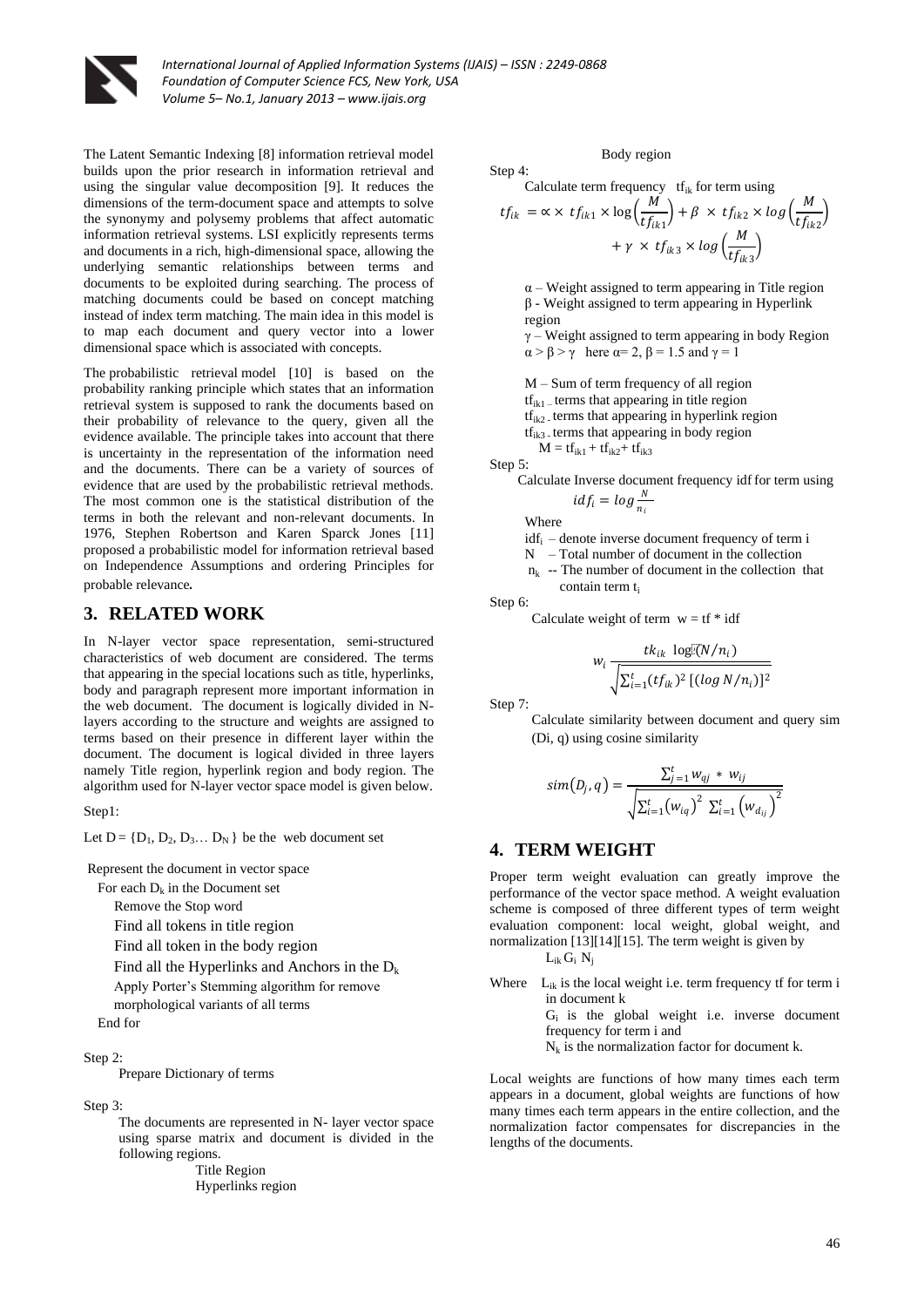

### **4.1 Local Weight**

The local weight [13][14][15] in the given document is simply the number of times a given [term](http://dicionario.sensagent.com/Term%20(language)/en-en/) appears in that document. This count is normalized to prevent a bias towards longer documents which may have a higher term count regardless of the actual importance of that term in the document. To measure importance of the term t within the particular document D, three approaches are considered that is shown in table 1 below

| raoic r Eocar Weight Formula          |                                                      |             |  |  |  |
|---------------------------------------|------------------------------------------------------|-------------|--|--|--|
| Formula                               | <b>Name</b>                                          | Abbr.       |  |  |  |
| $tf_{ik}$<br>max $tf_{ik}$            | Normalized Freq                                      | <b>FREO</b> |  |  |  |
| $1 + \log t f_{ik}$                   | Normalized Log                                       | <b>LOGN</b> |  |  |  |
| $\frac{(1-k)t f_{ik}}{\max t f_{ik}}$ | <b>Augmented Normalized</b><br><b>Term Frequency</b> | <b>ANTF</b> |  |  |  |

Table 1 Local Weight Formula

First approach, one can calculate the term frequency for the word as the ratio of number of times the word occurs in the document to the total number of words in the document. In second approach, logarithm of term frequency is used. Logarithms are a way to de-emphasize the effect of frequency. Logarithms are used to adjust within-document frequency because a term that appears n times in a document is not necessarily n times as important as a term that appears once in that document. Logarithms formulas decrease the effects of large differences in term frequencies. The normalized log (LOGN) given respectively by

$$
L_{ik} = 1 + \log t f_{ik} ; \quad \text{if } t f_{ik} > 0
$$

$$
= 0 ; \quad \text{if } t f_{ik} = 0
$$

In third approach, augmented normalized term Frequency give credit to any word that appears and then give some additional credit to words that appear frequently. The formula gives a value of  $K = 0.5$  for appearing in the document plus additional weight that depends on the frequency. This formula was proposed by Croft and parameterized by a value equal to K. Croft suggested that K must be set to something low (0.3) for large documents and to higher values (0.5) for shorter documents. With this formula, the output value varies only between 0.5 and 1 for terms that appear in the document. By restricting the term frequency to a maximum value of 1.0, this technique compensates the problem of the presence of higher term frequencies for normalization.

#### **4.2 Global Weight**

Global weight [13] [14] [15] evaluation tries to give a discrimination value to each term. The basic idea is that the term with less frequency appears in the whole collection, it is considered as more discriminating. A commonly used global weight is the inverse document frequency measure i.e. IDF. The table 2 shows the approaches used for global weight.

There are two variations, IDF and IDFP, given respectively by IDF is the logarithm of the inverse of the probability that term i appears in a random document. IDFP is the logarithm of the inverse of the odds that term i appears in a random document. IDF and IDFP are similar in way that they both award high weight for terms appearing in few documents in the collection and low weight for terms appearing in many documents in the collection; however, they differ because IDFP actually awards negative weight for terms appearing in more than half of the documents in the collection, and the lowest weight IDF gives is one**.** 

Table 2 Global Weight Formula

| Formula | <b>Name</b>           | Abbr. |
|---------|-----------------------|-------|
|         | Inverse<br>Document   |       |
|         | Frequency             | IDE   |
| $- n_i$ | Probabilistic Inverse |       |
| ιoς     | Document Frequency    |       |

Where N is the number of documents in the collection and  $n_i$  is the number of documents in which term i appears.

### **4.3 Normalization**

Information retrieval approach will have to deal with document with varying length. The third component of the weight evaluation scheme is the normalization factor which is used to correct discrepancies in document lengths. It removes the advantage that long document have over short documents. It is useful to normalize the document vectors so that documents are retrieved independent of their lengths. The most commonly used normalization form in vector space model is cosine normalization. There are two reasons to use normalization. One, same term appears in documents repeatedly. As a result, the term frequency may be large for long documents. Second, long documents also have different numerous terms. This increases the number of matches between a query and a long document. This increases the chances of retrieval of long documents over shorter documents.

# **5. RESULT**

Vector space model and N-layer vector space model are implemented in java. For comparing these two models, the web dataset MathWebPageCorpus [16] from national university of Singapore is used. Using Different weight evaluation scheme, the similarity between the documents and each query is computed in the test collection and returned a list of documents ranked in order of their similarity scores. Different weight evaluation schemes are considered using different local weight and global weight. These weight evaluation schemes are given in table 3.

Same set of queries are fired for all the above method. The precision and recall rate is used to evaluate the performance of vector space model and N-level vector space model. Precision indicate proportion of items retrieved that are relevant and recall indicates proportion of relevant items that are retrieved.

$$
Precision = \frac{Number of retrieved relevant document}{Total number of retrieved document}
$$

$$
Recall = \frac{Number of retrieved relevant document}{Total number of reviewed relevant document}
$$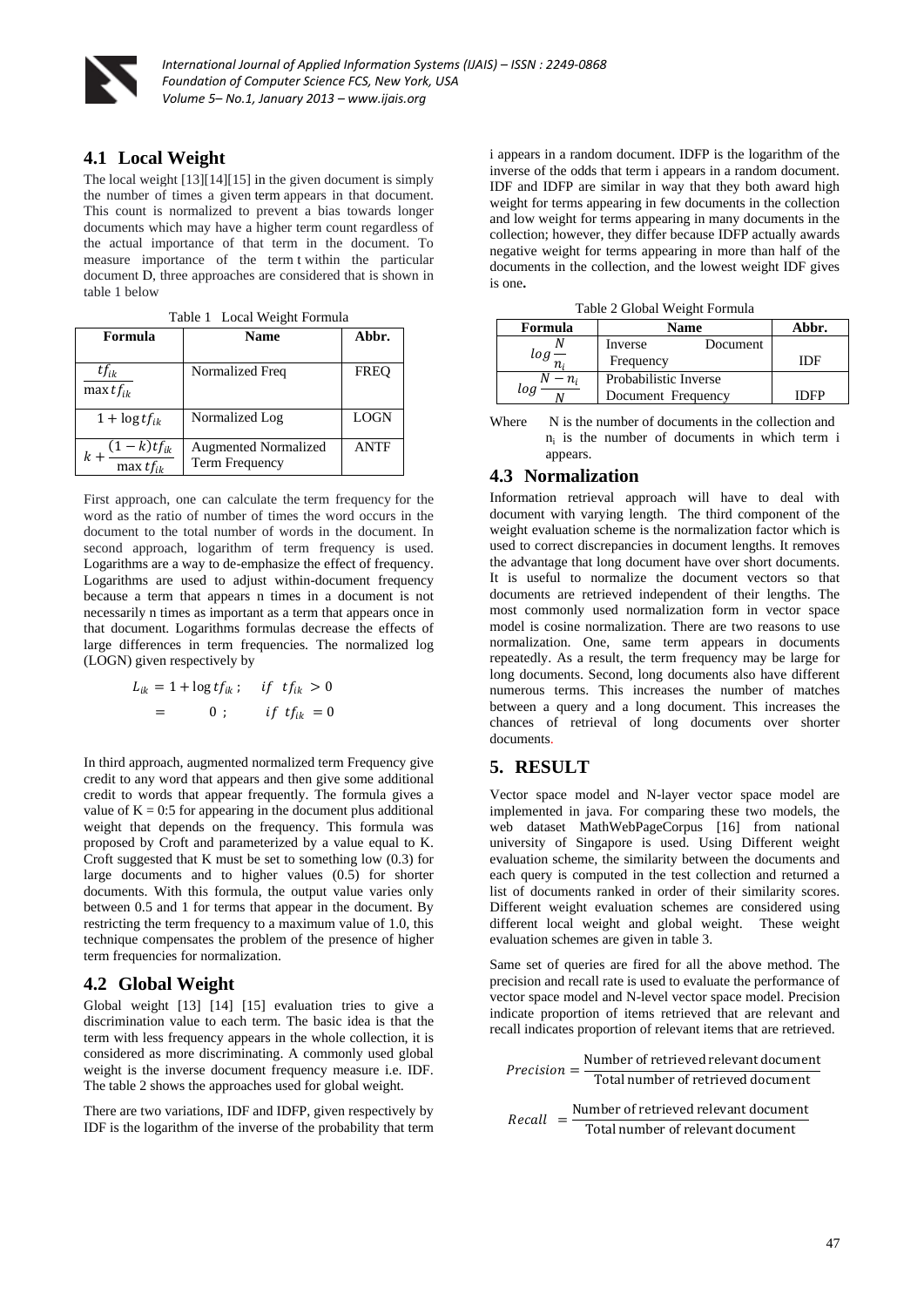

#### **Table 3 different weight evaluation scheme**

| Method                                                                         | Local<br>weight | Global<br>Weight | <b>Document Normalization</b> |  |
|--------------------------------------------------------------------------------|-----------------|------------------|-------------------------------|--|
| Cosine Similarity                                                              | TF              | <b>IDF</b>       | cosine Normalization          |  |
| Normalized term frequency-inverse doc weight<br>(M1)                           | <b>FREO</b>     | IDF              | cosine Normalization          |  |
| Normalized term frequency probabilistic inverse doc weight (<br>M2)            | <b>FREO</b>     | <b>IDFP</b>      | cosine Normalization          |  |
| Augmented term frequency- inverse doc weight<br>(M3)                           | <b>ANTF</b>     | <b>IDF</b>       | cosine Normalization          |  |
| Augmented term frequency- probabilistic inverse doc weight (<br>M <sub>4</sub> | <b>ANTF</b>     | <b>IDFP</b>      | cosine Normalization          |  |
| log term frequency-inverse doc weight (M5)                                     | <b>LOGN</b>     | <b>IDF</b>       | cosine Normalization          |  |
| log term frequency-probabilistic inverse weight<br>$M6$ )                      | <b>LOGN</b>     | <b>IDFP</b>      | cosine Normalization          |  |

The result obtained by executing same set queries for above all method. The average precision and average recall is calculated and compared. The average precision and average recall obtained for all seven methods is shown below in table 4.

| Method                                                                | <b>Average Precision</b> |                       | Average Recall |             |
|-----------------------------------------------------------------------|--------------------------|-----------------------|----------------|-------------|
|                                                                       | <b>VSM</b>               | N-Layer<br><b>VSM</b> | <b>VSM</b>     | N-Layer VSM |
| Cosine Similarity                                                     | 0.60                     | 0.66                  | 0.69           | 0.82        |
| Normalized term frequency-inverse doc weight (M1)                     | 0.59                     | 0.66                  | 0.70           | 0.82        |
| Normalized term frequency -probabilistic inverse doc<br>weight $(M2)$ | 0.59                     | 0.63                  | 0.69           | 0.80        |
| Augmented term frequency- inverse doc weight (M3)                     | 0.32                     | 0.44                  | 0.43           | 0.63        |
| Augmented term frequency- probabilistic inverse doc<br>weight $(M4)$  | 0.32                     | 0.42                  | 0.43           | 0.61        |
| log term frequency -inverse doc weight (M5)                           | 0.42                     | 0.48                  | 0.61           | 0.78        |
| log term frequency -probabilistic inverse weight (M6)                 | 0.43                     | 0.48                  | 0.62           | 0.77        |

#### **Table 4: Weight Evaluation Scheme comparison**

Fig.1 shows the comparison of average precision of vector space model and N-layer vector space model. The graph clearly shows that average precision of N-layer vector space model is better than vector space model for all the method.



**Fig.1 Comparison of average precision of VSM and Nlayer VSM**

Fig.2 shows the comparison of average recall of vector space model and N-layer vector space model. The graph clearly shows that average recall of N-layer vector space model is better than vector space model for all the method.